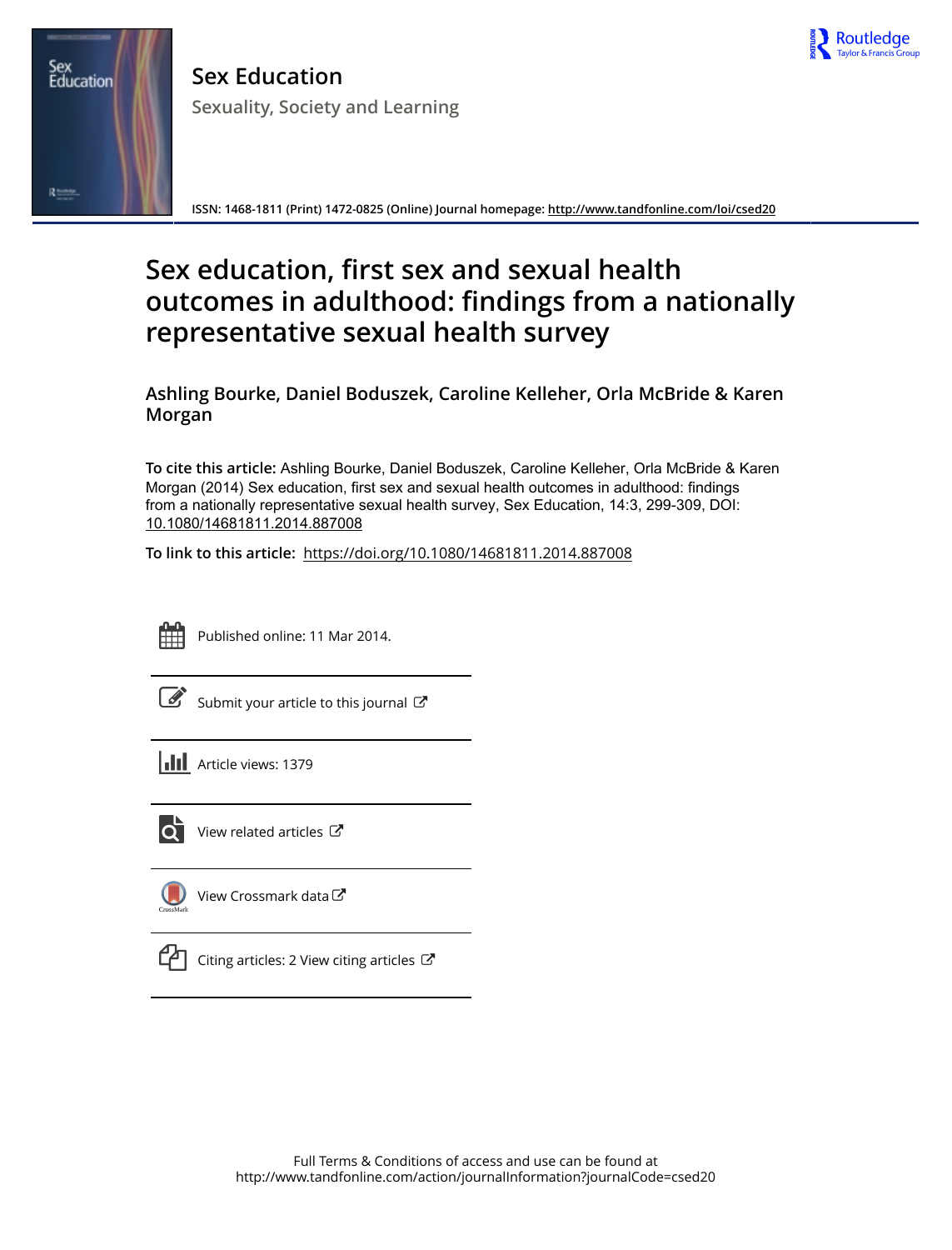# Sex education, first sex and sexual health outcomes in adulthood: findings from a nationally representative sexual health survey

Ashling Bourke<sup>[a,b](#page-1-0)[\\*](#page-1-1)</sup>, Daniel Boduszek<sup>[a,c](#page-1-0)</sup>, C[a](#page-1-0)roline Kelleher<sup>a</sup>, Orla McBride<sup>[a,d](#page-1-0)</sup> and Karen Morgan<sup>[a,e](#page-1-0)</sup>

<span id="page-1-0"></span><sup>a</sup>Division of Population Health Sciences, Royal College of Surgeons in Ireland, Dublin, Ireland; <sup>b</sup>Education Department, St Patrick's College, a College of Dublin City University, Drumcondra, Dublin, Ireland; <sup>c</sup>Department of Behavioural and Social Sciences, University of Huddersfield, Huddersfield, UK; <sup>d</sup>School of Psychology, University of Ulster, Londonderry, UK; <sup>e</sup>School of Medicine, Perdana University-Royal College of Surgeons in Ireland, Serdang Darul Ehsan, Malaysia

(Received 26 April 2013; accepted 21 January 2014)

This study investigated the relationship between school sex education and sexual health behaviours at first sex and later in adulthood, using nationally representative data. Respondents were adults from the 2010 Irish Contraception and Crisis Pregnancy Survey, a cross-sectional survey designed to assess knowledge, attitudes and behaviours relating to sex, contraception and pregnancy in Ireland. Results indicate that respondents who received sex education were more likely to have first sex at an older age and use contraception on this occasion. Sex education also significantly increased the likelihood of using contraception at first sex, when first sex occurred before 17 years of age. The effect of sex education and sexual health behaviours into adulthood was also investigated. Sex education increased the likelihood of having a history of sexually transmitted infection testing and decreased the likelihood of having experienced a crisis pregnancy. No association was found between sex education and contraception use over the past year. Findings suggest that sex education is an important factor in the context of first sex and later sexual health, and programmes should continue to equip young people as they make immediate sexual behaviour decisions and further sexual health-related decisions throughout their lifespan.

Keywords: sex education; first sex; sexual health outcomes; national survey; Ireland

#### Introduction

Since the 1970s, numerous studies have examined the link between receiving sex education and subsequent sexual health outcomes in adolescence and adulthood (Yu [2010](#page-11-0)). This relatively large body of evidence is inconclusive, and inconsistent findings are likely due to variation in the types of formal and informal sex education evaluated across studies, and the range of sexual health outcomes assessed. Nonetheless, research on formal sex education suggests it may have a protective influence on early sexual health behaviours. For example, several research studies have demonstrated that receiving formal sex education can delay first sex (Lindberg and Maddow-Zimet [2012](#page-11-1); Mueller, Gavin, and Kulkarni [2008\)](#page-11-2). Formal sex education also appears to have a positive influence on young people's contraceptive decisions, including higher levels of contraception use at first sex (Lindberg and Maddow-Zimet [2012](#page-11-1); Mueller, Gavin, and Kulkarni [2008](#page-11-2); Kirby, Laris, and Rolleri [2007](#page-11-3)). Receipt of formal sex education is also associated with proactive health

<span id="page-1-1"></span><sup>\*</sup>Corresponding author. Email: [ashling.bourke@spd.dcu.ie](mailto:ashling.bourke@spd.dcu.ie)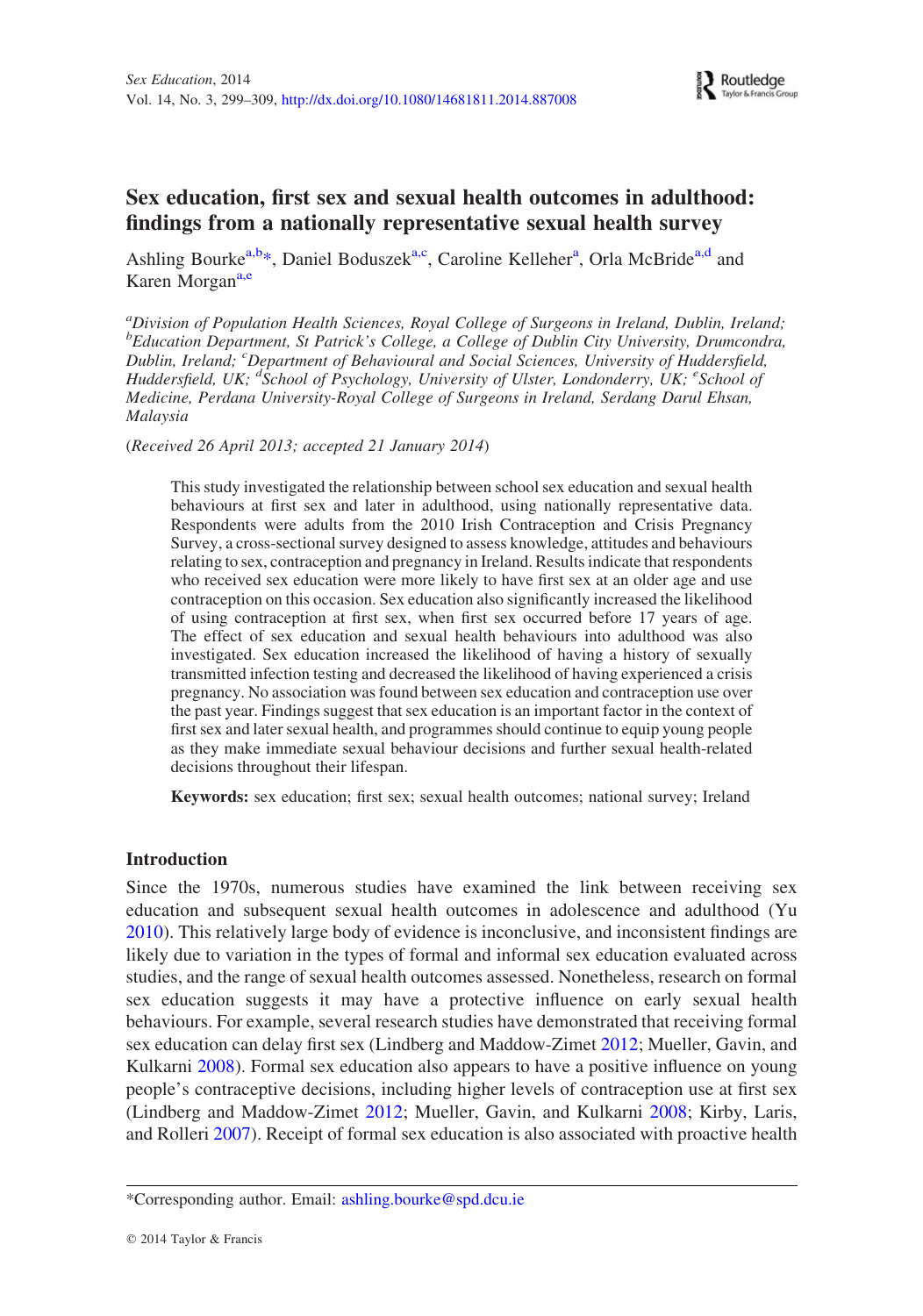behaviours such as screening/testing for sexually transmitted infections (STIs; Kirby [2008](#page-11-4)). These findings have led to the proposal that the importance of sex education may be particularly salient for certain subgroups that are traditionally at risk for early first sex and for contracting STIs (Mueller, Gavin, and Kulkarni [2008](#page-11-2)).

Less consistent results have emerged from studies examining the relationship between receiving sex education while growing up and sexual health behaviours later in adulthood (Kirby, Laris, and Rolleri [2007\)](#page-11-3). For example, one review of sex education programmes found that few studies examined the impact of sex education on the incidence of STIs or pregnancy in  $9-24$ -year olds; among those that did, sex education did not decrease the incidence of STIs or pregnancies in this age group (Lindberg and Maddow-Zimet [2012](#page-11-1)). On the other hand, school-based education, specifically focused on contraceptive use, was associated with a greater likelihood of STI testing (Dodge, Reece, and Herbenick [2009](#page-11-5)). Although research has focused on the role of sex education in reducing teenage pregnancies (Kohler, Manhart, and Lafferty [2008\)](#page-11-6), little attention has been given to the lifetime incidence of unintended pregnancies – a term used in the UK and the USA to refer to any pregnancy that is unwanted or mistimed (Mosher, Jones, and Abma [2012\)](#page-11-7). In Ireland, a similar term 'crisis pregnancy' is used to identify those pregnancies that are unintended or unplanned *and* represent a personal trauma for the woman or couple involved at any point during the pregnancy (Rundle et al. [2004](#page-11-8)). The term was introduced in order to differentiate between unplanned and unintended pregnancies that are not planned at the time but do not represent a crisis for the woman involved (Rundle et al. [2004](#page-11-8)). Socio-demographic factors have also been associated with sexual health behaviours throughout the lifespan. For example, religiosity has been associated with delayed first sex (Rostosky, Regnerus, and Wright [2003\)](#page-11-9), while education level has been associated with the experience of an unintended pregnancy (Finer and Zolna [2011](#page-11-10)) and STI testing (Fernández et al. [2006](#page-11-11)).

Ireland is a largely Catholic country, with 84% of the population describing themselves as Roman Catholics in the 2011 Census (CSO [2012\)](#page-10-0), although the influence of religion on Irish society has arguably been in decline over the past decade (Nic Ghiolla Phádraig [2009\)](#page-11-12). Restrictive legislation in Ireland means that abortion is only available when there is a real and substantial risk to a woman's life from a physical illness, including from the risk of suicide. The role of religion in Irish society is perhaps most starkly reflected in the Irish education system. Ireland has a monopolistic denominational tradition in schools, although this too is slowly changing. A 2009 paper noted that 99% of Irish primary schools are denominational; 93% are Catholic and 6% are Protestant (Irwin [2009](#page-11-13)). School sex education in Ireland, termed Relationships and Sexuality Education (RSE), was developed in 1996. The RSE curriculum emphasises relationships rather than solely sexuality, and is orientated towards helping children gain self-esteem and selfconfidence (Mayock, Kitching, and Morgan [2007](#page-11-14)). Although RSE has been included as part of the mandatory Social, Personal and Health Education curriculum since 2003, its implementation is determined by the individual schools' RSE policy which must reflect the core values and ethos of the school (DoE [1995](#page-10-1)) and these are frequently traditional values (Irwin [2009\)](#page-11-13). This is reflected in the finding that many students reported dissatisfaction with the lack of openness about sex and sexuality in Irish schools, which they attributed, in many cases, to the school's Catholic or religious ethos (Mayock, Kitching, and Morgan [2007\)](#page-11-14).

This study investigates the relationship between school sex education and the context of first sexual intercourse and adult sexual health behaviours, using retrospective data from a large, nationally representative sexual health study. The main objectives of this study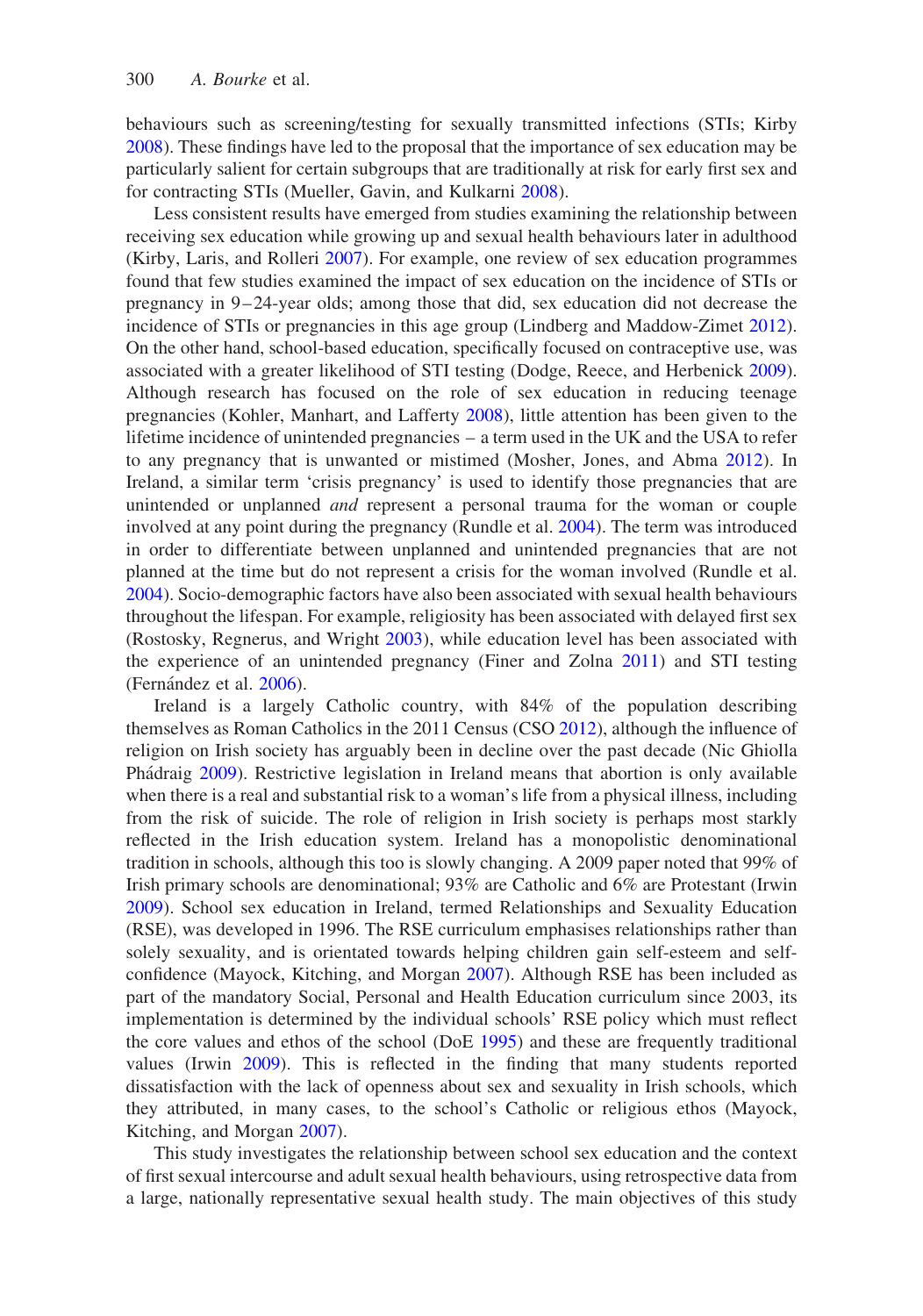were (i) to explore the association between receiving sex education at school and the context of first sex (i.e., age and use of contraception) and (ii) to examine how receiving sex education while growing up is related to sexual health outcomes in adulthood (i.e., history of STI testing, unplanned or 'crisis' pregnancy and contraception use over the past year).

## Methods

#### Survey

Data were from the 2010 Irish Contraception and Crisis Pregnancy Survey (ICCP-2010) (McBride, Morgan, and McGee [2012a](#page-11-15)), a nationally representative cross-sectional telephone survey of adult men and women aged  $18-45$  years living in Ireland ( $n = 3002$ ). ICCP-2010 was designed to assess knowledge, attitudes and behaviours relating to sex, contraception and pregnancy in 2010 in Ireland. Quota sampling was used to ensure that the sample was representative of the general population. Respondents were recruited using both landline and mobile telephones, and interviewed using Computer-Assisted Telephone Interviewing (CATI). Experienced and trained female interviewers conducted the interview. Telephone numbers were randomly generated using random digit dialling. The overall response rate for the survey was 69% (79% for the landline strand and 61% for the mobile telephone strand). Detailed survey methodology is reported elsewhere (McBride, Morgan, and McGee [2012a](#page-11-15)). Respondents were asked questions that were applicable to their sexual history, education and experiences (as outlined below).

### Sex education

All respondents were asked, 'Thinking about when you were growing up [about age 10 – 16 years], did you receive sex education on: sex and sexual intercourse; sexual feelings, relationships and emotions; contraception; homosexuality; and safer sex/sexually transmitted infections?' Respondents were asked where they received this education; at home, school and/or some 'other' source (which was an open-ended question; common responses included magazines, the Internet, from friends, etc.). This study focuses on those people who reported receiving at least some sex education at school. Respondents were subsequently asked, 'Overall how helpful do you think your sex education growing up was in terms of preparing you for adult relationships?', to which they were asked to respond on a five-point Likert scale from 'very helpful' to 'very unhelpful'.

#### Respondent characteristics

Respondents were asked how important religious beliefs were to them at this time in their life (five-point Likert scale ranging from 'very unimportant' to 'very important' – recoded as 'important' versus 'neutral/unimportant'). Level of education was also provided by all participants (coded as 'pre-Leaving Certificate' or 'Leaving Certificate or higher'). Leaving Certificate corresponds to completed second-level education in Ireland. Social class (SC) was determined from data relating to respondents' occupation and that of the head of the household, coded according to the Central Statistics Office (Ireland) guidelines (CSO [1986\)](#page-10-2). This variable was coded as SC 1–2, including professional workers and managerial and technical workers; SC 3 – 4, including non-manual and skilled manual workers;  $SC 5-6$ , including semi-skilled and unskilled workers; and  $SC 7$ , which included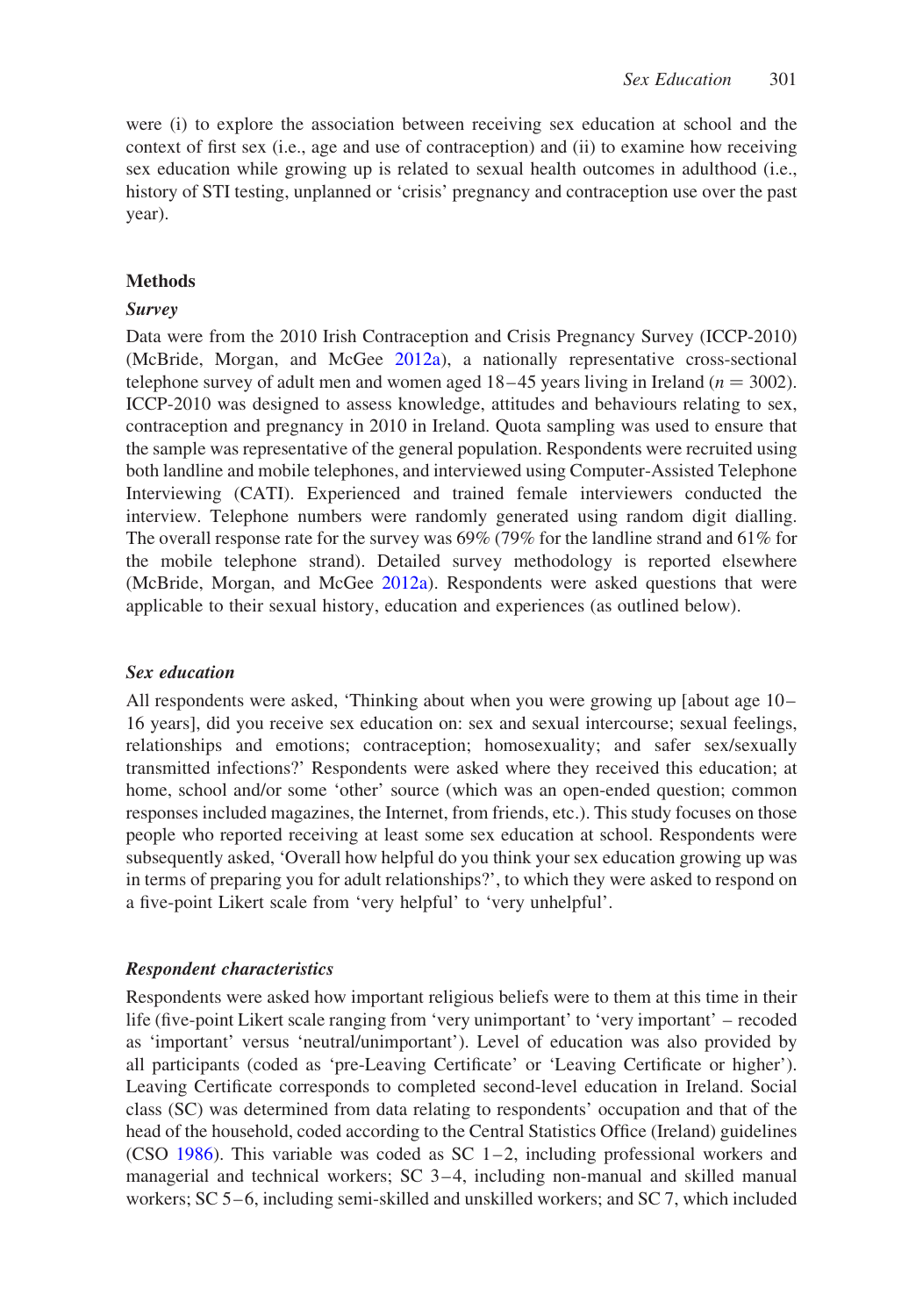all others, including never worked and long-term unemployed. The respondent's relationship status and age at the time of the survey were also obtained.

# Context of first sex

Adults who had ever had heterosexual intercourse were asked how old they were when they first had sex (dichotomised as occurring before or after 17 years) and whether they used contraception on this occasion (binary coded as 'yes' vs. 'no/don't remember'). Data from those respondents who provided information on these two questions were combined to generate a categorical variable representing 'risk' as follows: (1) age of onset occurred before age 17 years and contraception was not used; (2) age of onset occurred before age 17 years and contraception was used; (3) age of onset occurred at 17 years or older and contraception was not used; and (4) age of onset occurred at 17 years or older and contraception was used. The aim of this variable was to examine whether younger age at first sex is the primary risk factor and whether the use of contraception at the younger age negates some of the risk involved.

## Adulthood sexual health outcomes

All respondents in the survey who had ever experienced heterosexual intercourse were asked whether they had ever been screened or tested for a STI other than HIV (binary coded as 'a history of STI testing' or 'no history of STI testing'), their contraception use over the last year, for those respondents who had sex in the past year and were not trying to get pregnant (binary coded as 'used contraception in the last year' or 'did not use contraception in the last year'), and their lifetime experiences of crisis pregnancy (binary coded as 'experienced a crisis pregnancy' or 'did not experience a crisis pregnancy'). The experience of a crisis pregnancy was asked of both male and female respondents.

# Analytic plan

The analysis was carried out in four steps. First, the sexual health outcomes were compared across gender using  $\chi^2$  analyses. Second, the different topics of sex education received at school and the perceived helpfulness of this education were explored. Third, the association between receiving any school sex education and demographic factors, and the context of first sex was investigated using a multinomial logistic regression. The regression analysis is presented in terms of relative risk ratios (RRRs). The RRR outlines the probability that respondents in a given category for the outcome variable received any school sex education, compared with the reference group. Finally, the relationship between sex education and sexual health outcomes (i.e., STI testing, contraception use and the experience of a crisis pregnancy) was investigated using three binary logistic regressions. Data were weighted to ensure that estimates are representative of the adult general population of Ireland (see McBride, Morgan, and McGee [2012a](#page-11-15) for details). Analyses were carried out using SPSS 21.0 (IBM Corp 2012).

# Results

[Table 1](#page-5-0) presents the frequencies of the sexual health behaviours by gender. A higher proportion of men (26%) had sex before they were 17 years of age compared with women  $(17%) (\chi^2(1, N = 2789) = 32.42, p < 0.001)$ . A higher proportion of men (25%) reported not using contraception on this occasion, compared with women (19%)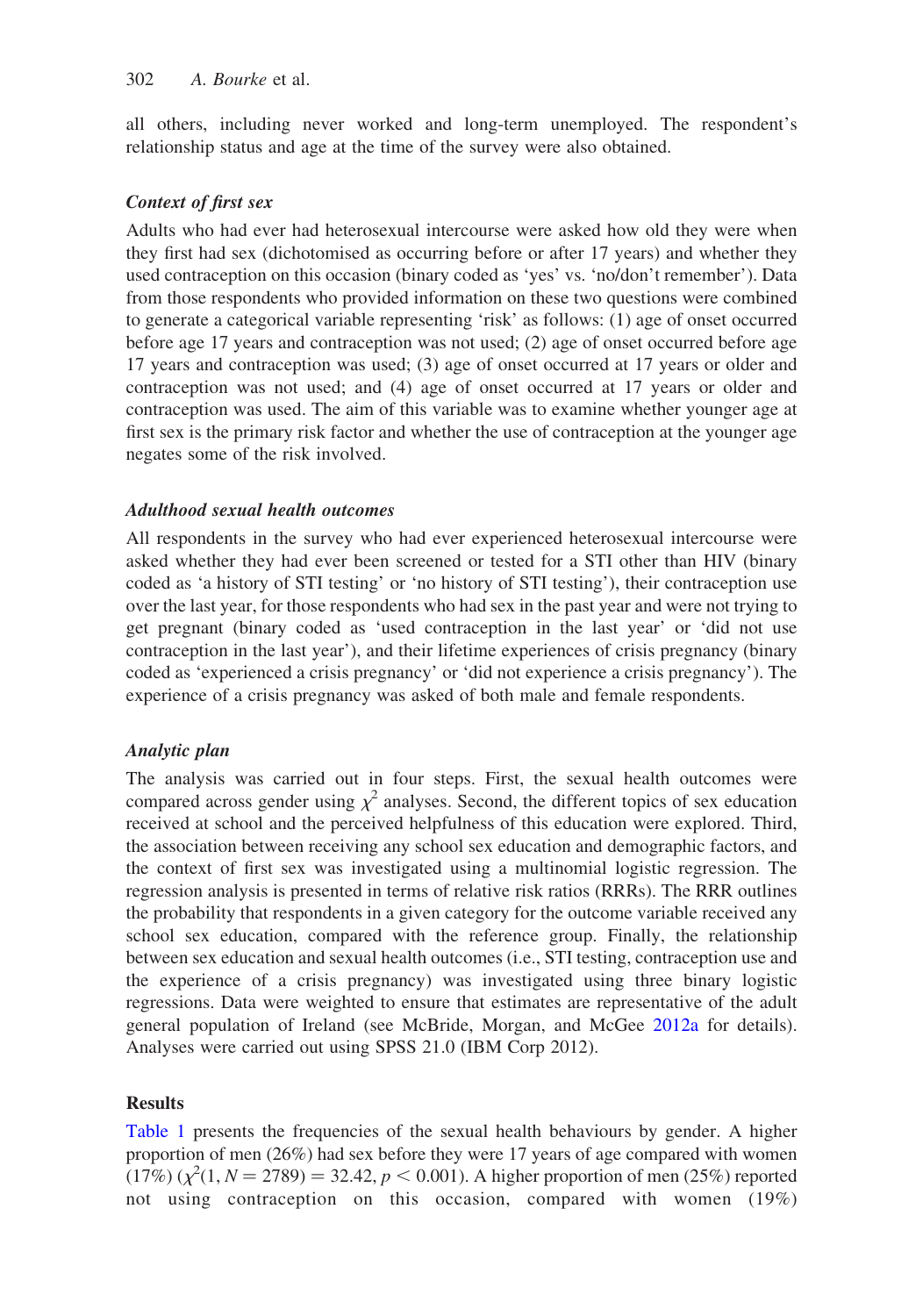| Sexual health behaviours            | Male<br>$(n = 1343)$<br>$n(\%)$ | Female<br>$(n = 1470)$<br>$n(\%)$ | <b>Differences</b><br>between groups<br>$\chi^2$ (df) ( $\varphi$ ) |
|-------------------------------------|---------------------------------|-----------------------------------|---------------------------------------------------------------------|
| Age at first sex                    |                                 |                                   | $32.42(1)(0.11)*$                                                   |
| Before aged 17                      | 342 (26)                        | 245(17)                           |                                                                     |
| Aged 17 and older                   | 992 (74)                        | 1210 (82)                         |                                                                     |
| Missing                             | 9(0.7)                          | 15(1)                             |                                                                     |
| Contraception used at first sex     |                                 |                                   | $16.87(1)(0.08)*$                                                   |
| Yes                                 | 992 (74)                        | 1180 (80)                         |                                                                     |
| N <sub>o</sub>                      | 338 (25)                        | 276 (19)                          |                                                                     |
| Missing                             | 13(1)                           | 14(1)                             |                                                                     |
| Attended for STI testing            |                                 |                                   | $17.36(1)(0.08)*$                                                   |
| Yes                                 | 277(21)                         | 376 (26)                          |                                                                     |
| N <sub>o</sub>                      | 1062 (79)                       | 989 (67)                          |                                                                     |
| Missing                             | 4(0.3)                          | 105(7)                            |                                                                     |
| Contraception used in the last year |                                 |                                   | n/s                                                                 |
| <b>Yes</b>                          | 1053(78)                        | 1119 (76)                         |                                                                     |
| N <sub>0</sub>                      | 66(5)                           | 67(5)                             |                                                                     |
| Missing                             | 224 (17)                        | 384 (19)                          |                                                                     |
| Experienced a crisis pregnancy      |                                 |                                   | 49.80 (1) $(0.13)*$                                                 |
| Yes                                 | 122(9)                          | 269(18)                           |                                                                     |
| N <sub>0</sub>                      | 1221 (91)                       | 1201 (82)                         |                                                                     |

<span id="page-5-0"></span>Table 1. A comparison of the context of first sex and later sexual health behaviours across male and female respondents who have had heterosexual sexual intercourse ( $n = 2813$ ).

Notes: \*indicates a significant difference between the groups at the 0.001 level. n/s indicates that the difference between the groups was not significant.

 $(\chi^2(1, N = 2786) = 16.87, p < 0.001)$ . A higher proportion of women (18%) reported the experience of a crisis pregnancy compared with men (9%)  $(\chi^2(1, N = 2813) = 49.80,$  $p < 0.001$ ). There was no difference found across the two groups in their use of contraception over the past year. A higher proportion of women (25%) reported attending for STI testing, compared with men (19%)  $(\chi^2(1, N = 2704) = 17.36, p < 0.001)$ .

A brief analysis of those who received sex education at school found that 88% received education on 'sex and sexual relationships'; 52% received education on 'sexual feelings, relationships and emotions'; 74% received education on 'contraception'; 35% on 'homosexuality'; and 69% received education on 'safer sex/STIs'. In addition, 61% of the respondents reported the education as 'very helpful' or 'helpful', while 21% rated the education as 'unhelpful' or 'very unhelpful' (the remainder being in the neutral category).

The results of the multinomial logistic regression analysis are presented in [Table 2](#page-6-0). The reference group for the outcome variable was those respondents who had first sex before age 17 years and did not use contraception on this occasion; each of the other three categories was compared with this reference group. The unadjusted model (Model 1) found that respondents who received sex education were more likely to use contraception if they had sex before the age of 17 years (RRR = 2.33,  $p < 0.05$ ) and were more likely to have sex at an older age and use contraception (RRR  $= 2.23$ ,  $p < 0.05$ ), compared with those who did not receive sex education.

The adjusted model (Model 2) investigated the impact of receiving sex education on the context of first sex while controlling for gender, social class, respondent age, relationship status, education level, and religiosity. In the adjusted model, sex education was a significant predictor of contraception use for those who had sex before 17 years of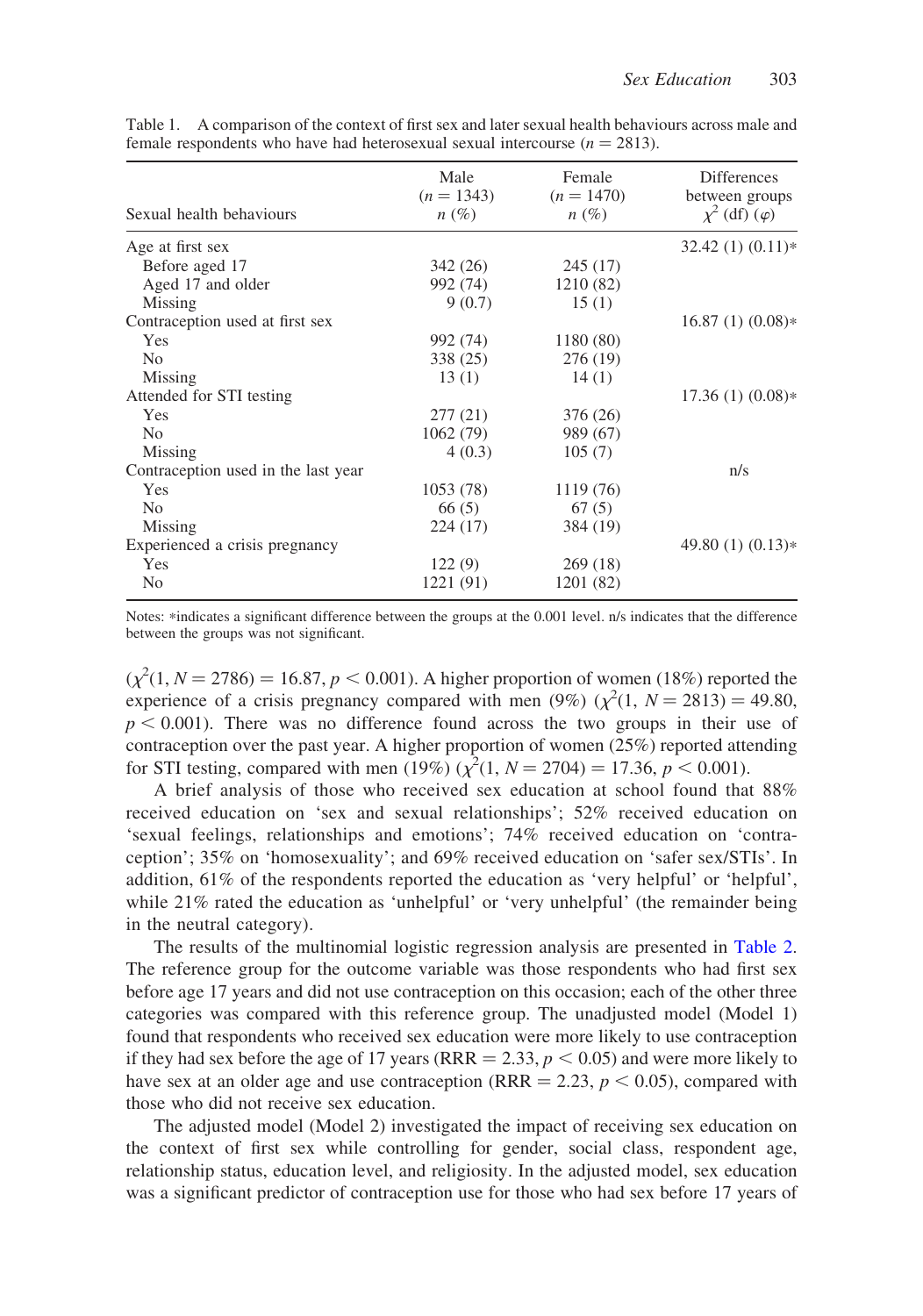<span id="page-6-0"></span>

|                                                                                                             | First sexual intercourse before age<br>17 years and contraception used<br>$(n = 397)$                      |                          | 17 years or older and contraception<br>First sexual intercourse aged<br>not used $(n = 430)$ |                      | 17 years or older and contraception<br>First sexual intercourse aged<br>used $(n = 1760)$ |                          |
|-------------------------------------------------------------------------------------------------------------|------------------------------------------------------------------------------------------------------------|--------------------------|----------------------------------------------------------------------------------------------|----------------------|-------------------------------------------------------------------------------------------|--------------------------|
|                                                                                                             | RRR (95% CI)                                                                                               | SE                       | $\Theta$<br>RRR (95%                                                                         | SE                   | RRR (95% CI)                                                                              | SE                       |
| Did not receive any school sex education<br>Received school sex education<br>Model 2<br>Model 1             | $2.33(1.69 - 3.29)*$<br>1.00                                                                               | 0.18                     | $0.89(0.64 - 1.24)$<br>1.00                                                                  | 0.17                 | $2.23$ $(1.67 - 2.99)$ *<br>1.00                                                          | 0.15                     |
| Did not receive school sex education<br>Received school sex education<br>Receipt of sex education<br>Gender | $1.62$ (1.13 – 2.33)*<br>1.00                                                                              | 0.19                     | $0.98(0.70 - 1.39)$                                                                          | 0.18                 | $1.77(1.29 - 2.42)*$                                                                      | 0.16                     |
| Women<br>Men                                                                                                | $0.68(0.47 - 0.98)*$<br>1.00                                                                               | 0.19                     | $0.50(0.35 - 0.71)*$                                                                         | 0.18                 | $0.42(0.31 - 0.58)*$                                                                      | 0.17                     |
| Social class<br>$SC1-2$<br>$SC3-4$<br>$SC5-6$<br>SC <sub>7</sub>                                            | $1.22(0.78 - 1.91)$<br>$0.88(0.50 - 1.56)$<br>$1.00(0.61 - 1.65)$<br>1.00                                  | $0.29$<br>$0.25$<br>0.23 | $1.40(0.91 - 2.16)$<br>$0.88(0.51 - 1.54)$<br>$(0.59 - 1.59)$<br>0.97                        | 0.26<br>0.25<br>0.17 | $0.60(0.36 - 0.97)*$<br>$0.60(0.38 - 0.92)*$<br>$1.10(0.75 - 1.63)$                       | $0.25$<br>$0.22$<br>0.20 |
| Relationship status<br>$36-45$ years<br>26-35 years<br>18-25 years<br>Age                                   | $2.32(1.49 - 3.61)*$<br>$4.09(2.24 - 7.45)*$<br>$1.00\,$                                                   | $\frac{0.31}{0.23}$      | $(0.12 - 0.42)$ *<br>$0.49(0.33 - 0.74)$ *<br>0.22                                           | 0.33<br>0.21         | $1.20(0.83 - 1.73)$<br>$1.02(0.60 - 1.72)$                                                | 0.19<br>0.27             |
| Separated/divorced/widowed<br>Cohabiting<br>Education<br>Married<br>Single                                  | $\begin{array}{c} 1.14 \ (0.64 - 2.01) \\ 0.73 \ (0.33 - 1.65) \end{array}$<br>$0.98(0.61 - 1.57)$<br>1.00 | $0.29$<br>$0.41$<br>0.24 | $(0.24 - 0.99)*$<br>$0.77(0.43 - 1.39)$<br>$0.99(0.63 - 1.57)$<br>0.49                       | 0.25<br>0.21<br>0.31 | $0.37(0.19 - 0.73)*$<br>$0.86(0.51 - 1.44)$<br>$1.26(0.83 - 1.89)$                        | 0.26<br>0.35<br>0.21     |
| Leaving Certificate or higher<br>Pre-Leaving Certificate                                                    | $0.56(0.38 - 0.82)$ *<br>1.00                                                                              | 0.20                     | $0.36(0.25-0.53)*$                                                                           | 0.19                 | $0.23(0.16 - 0.32)*$                                                                      | 0.17                     |
| Religion not important<br>Religion important<br>Religiosity                                                 | $0.91(0.64 - 1.12)$<br>1.00                                                                                | 0.18                     | $1.31(0.93 - 1.85)$                                                                          | 0.18                 | $1.33(0.98 - 1.80)$                                                                       | 0.16                     |

304 A. Bourke et al.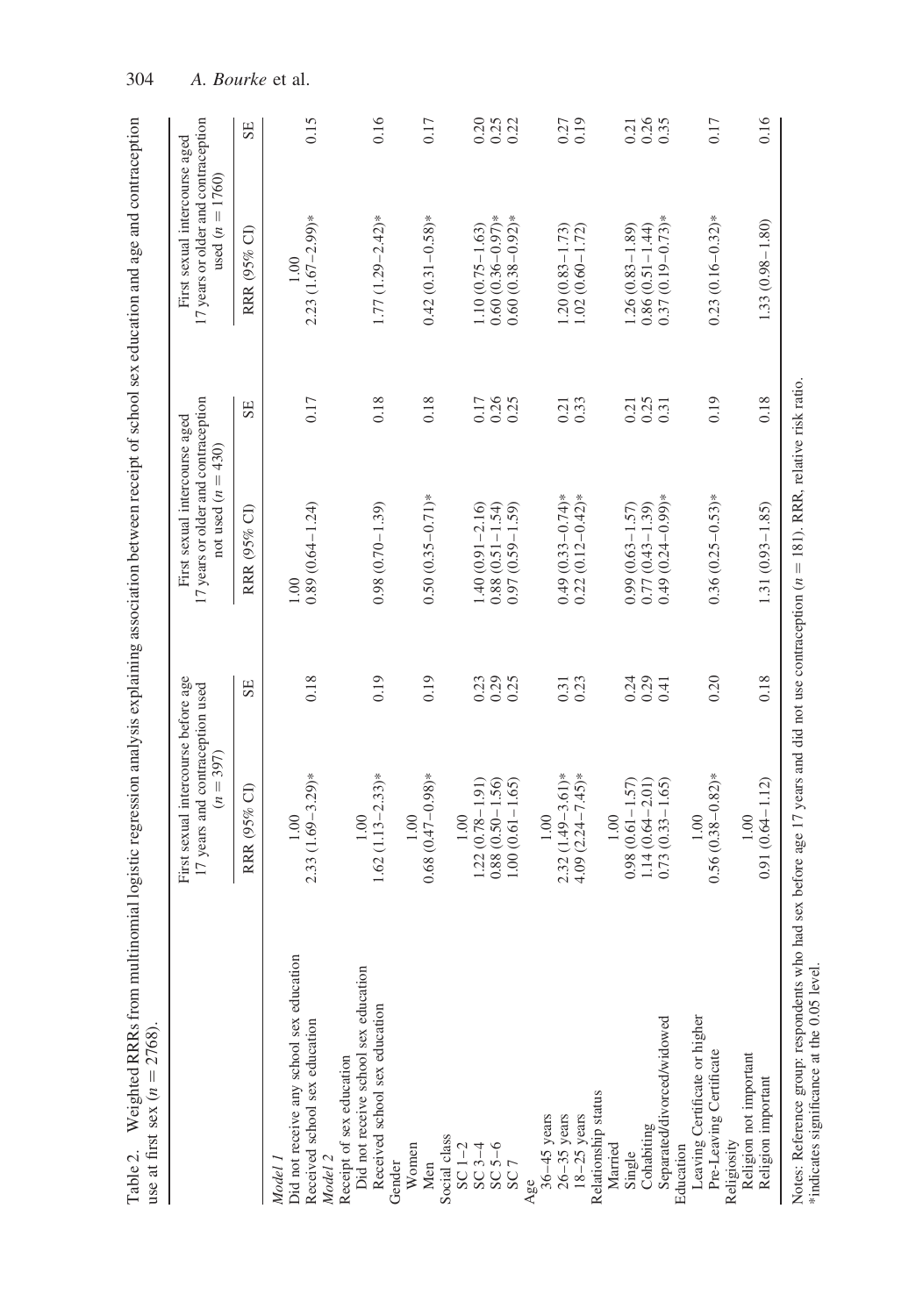age (RRR  $= 1.62$ ,  $p < 0.05$ ). Sex education was also a significant predictor of both older age at first sex and contraception use on this occasion (RRR  $= 1.77, p \le 0.05$ ). In addition, men were less likely than women to report contraception use when first sex occurred at a younger age (RRR  $= 0.68$ ,  $p < 0.05$ ); to have first sex at an older age and not use contraception (RRR = 0.50,  $p < 0.05$ ); and to have first sex at an older age and use contraception (RRR  $= 0.42, p < 0.05$ ). Respondents in lower social classes were less likely than respondents in the highest social classes to have sex at an older age and use contraception on this occasion (SC 5–6: RRR = 0.60,  $p < 0.05$ ; SC 7: RRR = 0.60,  $p < 0.05$ ). Younger respondents (18–35 years) were more likely than older respondents  $(36-45 \text{ years})$  to use contraception when they had sex before 17 years of age (18–25 years: RRR = 4.09,  $p < 0.05$ ; 26–35 years: RRR = 2.32,  $p < 0.05$ ). Younger respondents (18– 35 years) were also less likely than older respondents (36 –45 years) to be over 17 when they had first sex and not use contraception at this time (18–25 years: RRR = 0.22,  $p < 0.05$ ; 26 – 35 years: RRR = 0.49,  $p < 0.05$ ). Respondents who were widowed, separated or divorced were less likely than married respondents to have sex at an older age and not use contraception (RRR  $= 0.49, p < 0.05$ ) and to have sex at an older age and use contraception  $(RRR = 0.37, p < 0.05)$ . Respondents with pre-Leaving Certificate educational attainment were less likely than those who had Leaving Certificate education or higher to report contraception use when first sex occurred at a younger age (RRR =  $0.56, p \le 0.05$ ); to have first sex at an older age and not use contraception (RRR =  $0.36, p \lt 0.05$ ); and to have first sex at an older age and use contraception (RRR =  $0.23$ ,  $p < 0.05$ ).

Three logistic regression analyses were conducted to investigate the association between receiving sex education at school and sexual health outcomes in adulthood, specifically a history of STI testing, contraceptive use in the past year and the experience of a crisis pregnancy. [Table 3](#page-8-0) presents each regression analysis controlled for gender, social class, age, relationship status, education and religiosity. Respondents who received sex education at school were more likely to have a history of STI testing (OR  $= 1.31, 95\%$  $CI = 1.08 - 1.61$ ) and less likely to have experienced a crisis pregnancy (OR = 0.70, 95%)  $CI = 0.55 - 0.87$ . There was no association found between receiving sex education and use of contraception over the past year. Men were less likely to have a history of STI testing  $(OR = 0.63, 95\% \text{ CI} = 0.52 - 0.76)$  or have experienced a crisis pregnancy  $(OR = 0.35,$ 95% CI = 0.28 – 0.45). There were no gender differences in the likelihood of using contraception over the past year. There were no social class effects found for the experience of a crisis pregnancy. Respondents aged  $26-35$  years were more likely (OR = 1.42, 95%)  $CI = 1.12 - 1.79$ ) to have a history of STI testing compared with older respondents (36–45) years), whereas the youngest group of respondents (18 – 25 years) were less likely to have a history of STI testing (OR =  $0.68$ , 95% CI =  $0.50-0.92$ ) compared with the older age group (36 –45 years). Younger respondents were also more likely than older respondents  $(36-45 \text{ years})$  to report contraception use over the past year  $(26-35 \text{ years})$  OR = 1.81, 95%  $CI = 1.19 - 2.74$ ;  $18 - 25$  years:  $OR = 4.18$ ,  $95\% CI = 1.73 - 10.12$ ). Younger respondents  $(18-25)$  years) were also less likely to have experienced a crisis pregnancy (OR = 0.52, 95%)  $CI = 0.34 - 0.80$ . Respondents who reported that religion was important to them were less likely to report a history of STI testing (OR =  $0.64$ ,  $95\%$  CI =  $0.53 - 0.77$ ) or have experienced a crisis pregnancy (OR =  $0.73$ ,  $95\%$  CI =  $0.58 - 0.92$ ) compared with those who reported that religion was neutral or not important to them. There was no religiosity effect found for contraception use over the past year. As indicated in [Table 3](#page-8-0), there were social class effects found for history of STI testing and contraception over the past year; relationship effects found for all three sexual health outcomes; and level of education effects found for the experience of a crisis pregnancy.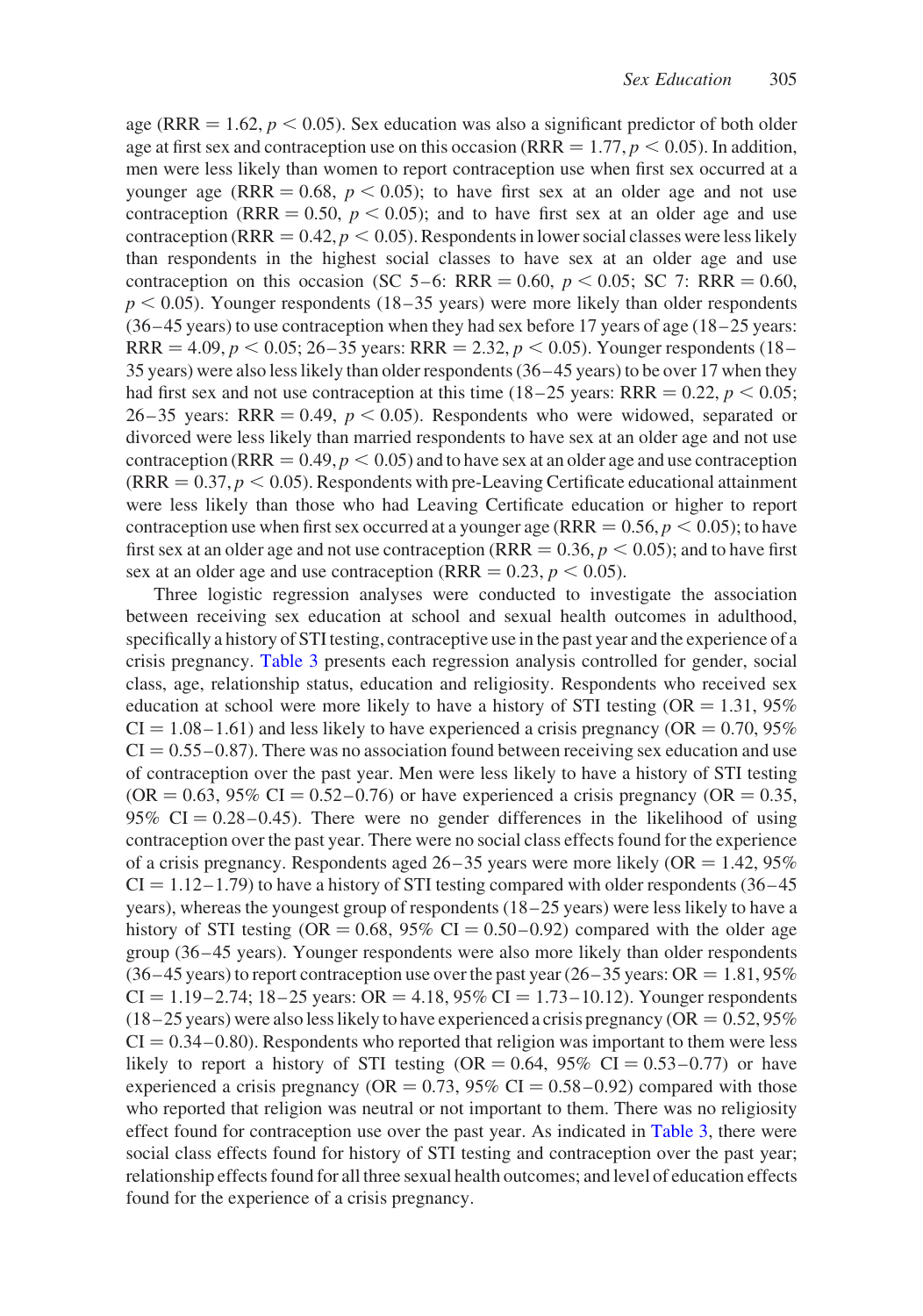<span id="page-8-0"></span>

| Weighted logistic regression analysis explaining the association between receipt of school sex education and sexual health behaviours in adulthood:<br>history of STI testing; contraception use over the past year; and experience of a crisis pregnancy |                                                                                    |                      |                                                                          |                      |                                                                    |                      |
|-----------------------------------------------------------------------------------------------------------------------------------------------------------------------------------------------------------------------------------------------------------|------------------------------------------------------------------------------------|----------------------|--------------------------------------------------------------------------|----------------------|--------------------------------------------------------------------|----------------------|
|                                                                                                                                                                                                                                                           | History of STI testing                                                             |                      | Contraception use over<br>the past year                                  |                      | Experience of a crisis<br>pregnancy                                |                      |
|                                                                                                                                                                                                                                                           | OR (95% CI)                                                                        | SE                   | OR (95% CI)                                                              | SE                   | OR (95% CI)                                                        | SE                   |
| Did not receive school sex education<br>Received school sex education                                                                                                                                                                                     | 1.31 $(1.08 - 1.61)*$<br>1.00                                                      | 0.10                 | $1.09(0.76 - 1.57)$                                                      | 0.18                 | $0.70(0.55 - 0.87)*$                                               | 0.12                 |
| Women<br>Gender<br>Men                                                                                                                                                                                                                                    | $0.63(0.52 - 0.76)*$<br>1.00                                                       | 0.10                 | $0.87(0.61 - 1.24)$                                                      | 0.18                 | $0.35(0.28 - 0.45)*$                                               | 0.12                 |
| Social class<br>SC 1-2<br>SC 3-4<br>SC 5-6<br>SC 7                                                                                                                                                                                                        | $0.65(0.53 - 0.81)*$<br>$0.57(0.41 - 0.79)$ *<br>$(0.55 - 0.94)$ *<br>1.00<br>0.72 | 0.17<br>0.14<br>0.11 | $0.62(0.40-0.94)$ *<br>$0.65(0.37 - 1.15)$<br>$0.63(0.35 - 1.15)$        | 0.30<br>0.29<br>0.21 | $1.16(0.88 - 1.52)$<br>$1.29(0.88 - 1.88)$<br>1.38 (0.98 – 1.93)   | 0.19<br>0.14<br>0.17 |
| Relationship status<br>Age<br>$36-45$ years<br>$26-35$ years<br>$18-25$ years                                                                                                                                                                             | $1.42(1.12 - 1.79)*$<br>$0.68(0.50 - 0.92)$ *<br>$1.00\,$                          | 0.16<br>0.12         | $4.18(1.73 - 10.12)*$<br>1.81 $(1.19 - 2.74)$ *                          | 0.45<br>0.21         | $0.52(0.34 - 0.80)$ *<br>$0.98(0.76 - 1.27)$                       | 0.13<br>0.22         |
| Separated/divorced/widowed<br>Cohabiting<br>Married<br>Single                                                                                                                                                                                             | $2.62(2.06-3.33)*$<br>3.33 $(2.01 - 5.40)*$<br>$1.36(0.98 - 1.89)$<br>1.00         | 0.29<br>0.12<br>0.25 | $4.79$ (1.01 – 22.87)*<br>$2.74(1.55 - 4.84)$ *<br>$2.26(1.12 - 4.56)$ * | 0.36<br>0.29<br>0.80 | $0.62(0.46 - 0.84)$ *<br>$2.12(1.29-3.46)*$<br>$0.99(0.67 - 1.44)$ | 0.16<br>0.19<br>0.25 |
| Leaving Certificate or higher<br>Pre-Leaving Certificate<br>Education                                                                                                                                                                                     | $0.93(0.72 - 1.20)$<br>1.00                                                        | 0.13                 | $0.92(0.60 - 1.42)$                                                      | 0.22                 | $1.46(1.10-1.94)*$                                                 | 0.14                 |
| Religion not important<br>Religion important<br>Religiosity                                                                                                                                                                                               | $0.64(0.53 - 0.77)*$<br>1.00                                                       | 0.10                 | $0.98(0.68 - 1.40)$                                                      | 0.18                 | $0.73(0.58 - 0.92)*$                                               | 0.12                 |
| ミレコ<br>Č<br><b>NT-4-</b>                                                                                                                                                                                                                                  |                                                                                    |                      |                                                                          |                      |                                                                    |                      |

306 A. Bourke et al.

Notes: OR, odds ratio; 95% CI, 95% confidence interval.<br>\*indicates significance at the 0.05 level. Notes: OR, odds ratio; 95% CI, 95% confidence interval. \*indicates significance at the 0.05 level.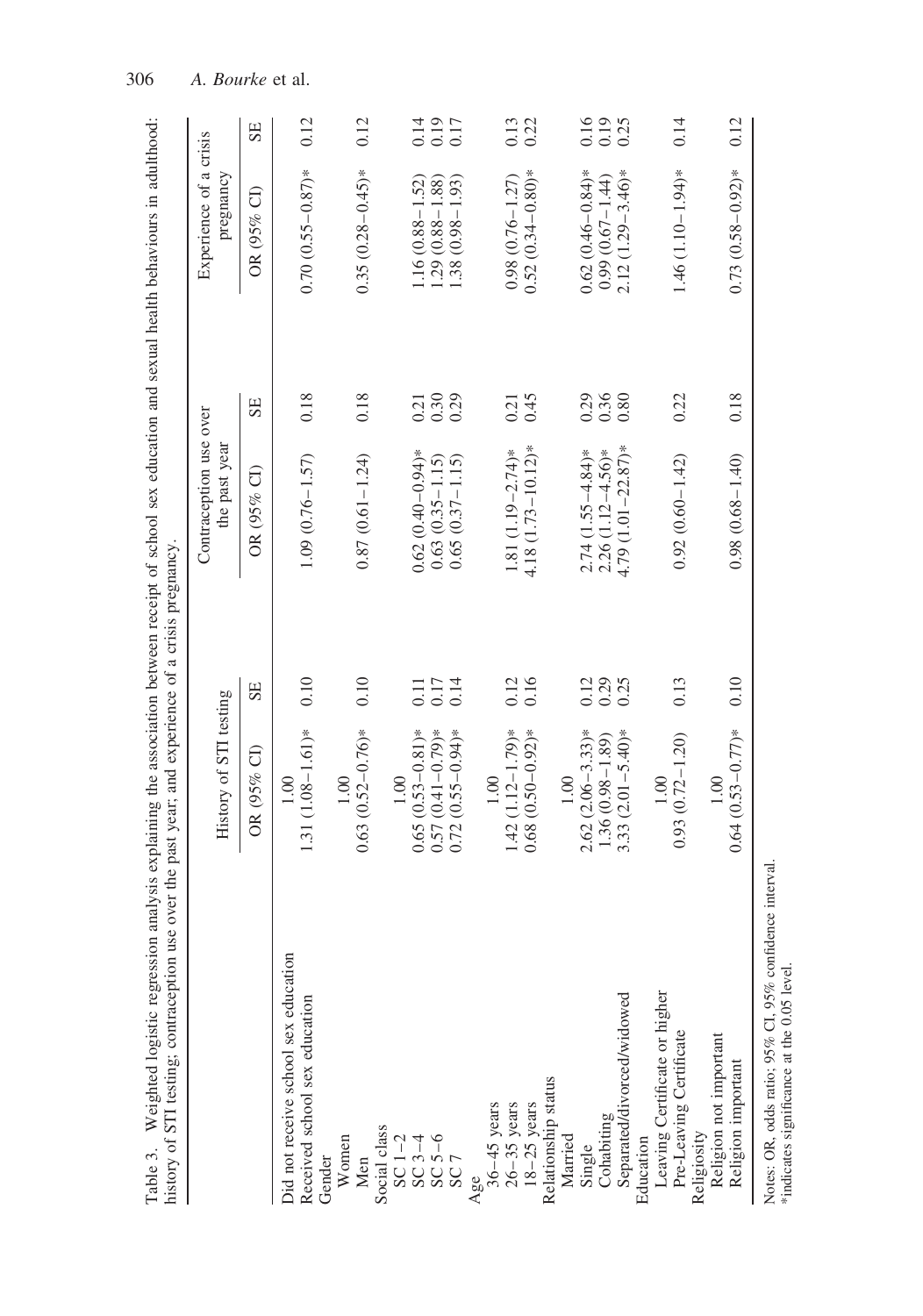## **Discussion**

This unique study extends the body of research which investigates the role of sex education on early sexual health behaviours and, more importantly, beyond the experience of first sex into adulthood, using a nationally representative sample. The findings indicate that receiving sex education in school may act as a protective factor against some negative sexual health practices, both on the occasion of first sex and later in life. Receiving sex education significantly increased the likelihood of using contraception at first sex, when first sex occurred before the age of 17 years. This supports the notion that sex education may be of particular importance for vulnerable subgroups that are at risk for early first sex (Mueller, Gavin, and Kulkarni [2008](#page-11-2)). However, these formal sex education programmes should go beyond school, perhaps through community-based youth services, as early school leavers may already be at risk for negative sexual health behaviours and they also miss out on the protective effect of school-based sex education. The results also indicate that those respondents who received sex education, compared with those who did not, were more likely to have first sex at an older age and use contraception on this occasion. Furthermore, younger respondents were found to be more than twice as likely to report contraception use when they had first sex at a young age. This may indicate that although the younger cohort may have sex at a young age, they are using contraceptives when doing so. However, as we do not know the type of contraception used at this time, it is not clear whether respondents were using contraception to protect against pregnancies only or whether they were using contraception to protect against both pregnancy and STIs and HIV. In addition, men were more likely to report being in the riskiest category of having sex at a younger age and not using contraception on this occasion.

Receiving school-based sex education while growing up also had a positive effect on some sexual health behaviours in adulthood, specifically STI testing and crisis pregnancy, but it was found to have no effect on the use of contraception over the past year. Respondents who received sex education at school were more likely to have a history of STI testing and were less likely to have experienced a crisis pregnancy.

In relation to socio-demographic variables, men were less likely to report attending for an STI test or experiencing a crisis pregnancy. There was a strong age effect found for contraception used in the last year, such that younger respondents were over four times more likely to have used contraception in the last year compared with older respondents, suggesting that younger cohorts are making more positive sexual health choices than older cohorts. Younger respondents (18 –35 years) were also less likely to report the non-use of contraceptives when first sex occurred at a young age, compared with older respondents (36 – 45 years). Younger respondents were also found to be less likely to have a history of STI testing or to have experienced a crisis pregnancy. This age effect is likely due to the shortened exposure period to risky sexual health behaviours for younger respondents. Similar to previous findings, religiosity was associated with having first sex at an older age, but was not associated with contraception use, either in the recent past or at the time of first sex. This may indicate that religion does not appear to play a role in individuals' choices about their contraception use. This supports the notion that the influence of religion in Irish society is in decline (Nic Ghiolla Phádraig [2009](#page-11-12)) and religion may have a weaker influence on the contraception choices of younger people than it had on previous generations. Religiosity was, however, related to a decreased likelihood of having attended for STI testing or having experienced a crisis pregnancy. The results also found that sex education in schools has a positive influence on sexual health outcomes, including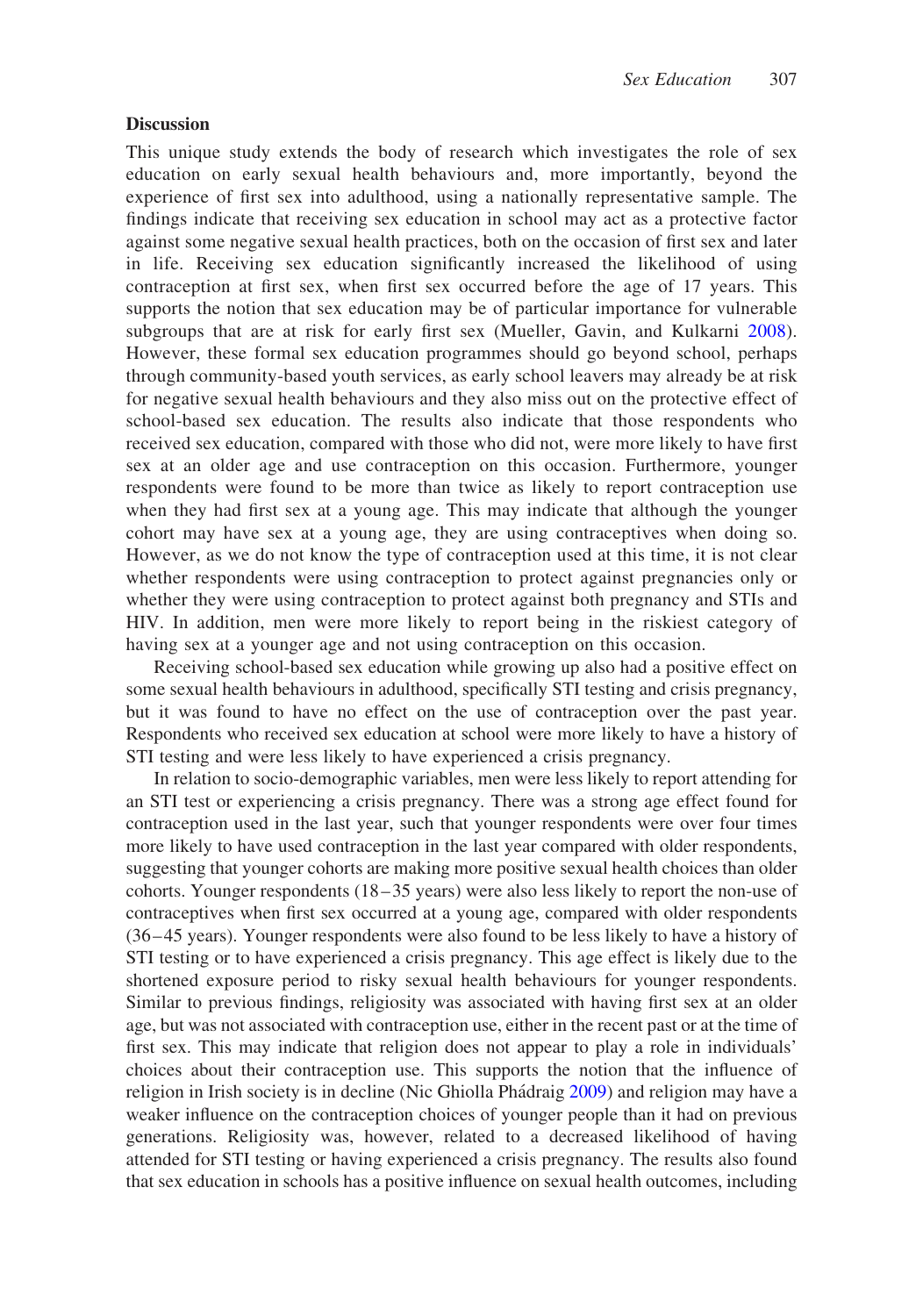contraception use at the time of first sex, which may indicate that the education provided in Irish schools is less influenced by the religious ethos of the schools than expected. Furthermore, a considerable proportion of respondents rated their education as helpful (61%). The findings also suggest that the level of education is associated with sexual health behaviours. Those respondents who had pre-Leaving Certificate education were more likely to be in the most at-risk group in terms of first sex, that is, they were more likely to have sex before 17 years of age and they were less likely to use contraception on this occasion. This supports previous findings from Ireland, where early school leavers were found to be vulnerable to sexual risk-taking behaviour (Mayock and Byrne [2004](#page-11-16)). Overall these results would suggest that while some socio-demographic groups may be at risk of some risky sexual health behaviours, these factors generally depend on the specific sexual health variable under consideration.

Several study limitations should be noted. Given the cross-sectional nature of the data, it is not known whether sex education preceded first sex or vice versa. Respondents were asked whether they received sex education 'while growing up' and were not asked to specify their age when they received sex education. Furthermore, although contraception use at first sex was investigated, there are no data available on the type of contraception used. Despite these limitations, this study has a number of notable strengths, including a large nationally representative sample, a novel dual landline and mobile telephone recruitment strategy and a high response rate (McBride, Morgan, and McGee [2012b](#page-11-17)). Finally, this is a unique contribution to the literature as it investigates not only the relationship between sex education and the context of first sex, but also sexual health behaviours in adulthood.

In conclusion, sex education has a positive influence on the context of first sex, specifically the use of contraception, but appears to have no effect on the age at which this occurs. However, when first sex does occur at an early age, sex education increases the likelihood of contraception use for this vulnerable group. Thus, those at risk for early first sex should be a particular target for sex education. Furthermore, as sex education also has a protective influence for some sexual health behaviours later in life, sex education programmes should continue to equip young people as they make immediate sexual behaviour decisions and further sexual health-related decisions throughout their lifespan.

## Acknowledgements

We would like to thank the anonymous reviewers for improving this manuscript.

#### Funding

This work was supported by the Government of Ireland Research & Senior Research Fellowship Projects in the Humanities and Social Sciences co-funded by the HSE Crisis Pregnancy Programme [grant number 1425].

#### <span id="page-10-2"></span><span id="page-10-0"></span>**References**

- <span id="page-10-1"></span>Central Statistics Office (CSO). 1986. Census of the Population 1986: Classification of Occupations. Cork: Central Statistics Office.
- Central Statistics Office (CSO). 2012. Religion, Ethnicity and Irish Travellers. Dublin: Stationery Office.
- Department of Education (DoE). 1995. Report of the Expert Advisory Group on Relationships and Sexuality Education. Dublin: Stationery Office.